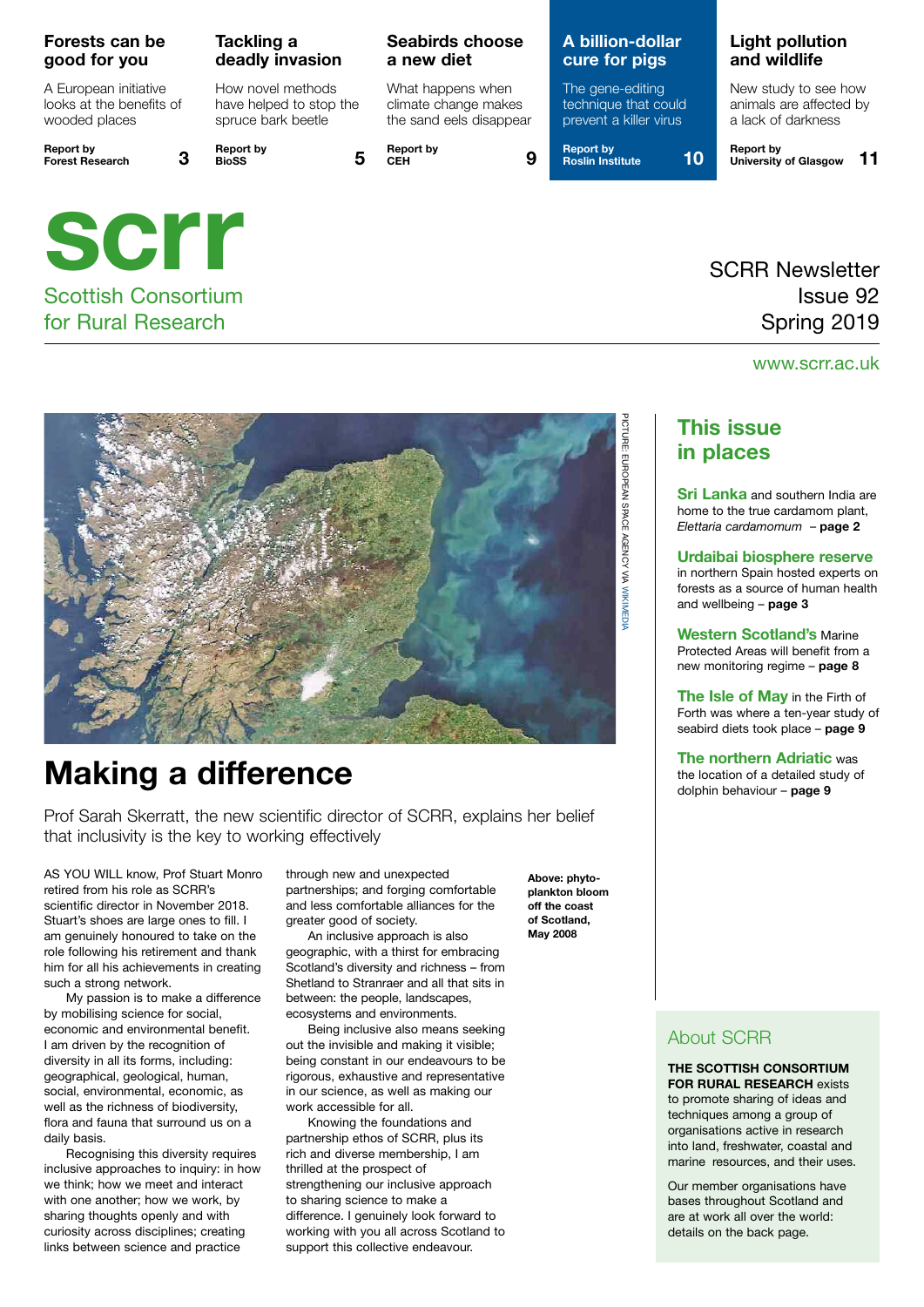Royal Botanic Garden Edinburgh



**Left: an example of** *Elettaria cardamomum* **in Kerala, India**

**Below: harvested cardamom pods**

to include molecular methods to test if the cardamom genus, *Elettaria*, is a natural group. The ambition was to demonstrate a robust model for the analysis of the spice allegedly transported by the Vikings from the end of the Silk Road to Scandinavia. In a bid to get as many samples as possible, the seven authors, led by Axel Dalberg Poulsen of RBGE, collected specimens from sources ranging from botanic gardens to spice shops and plantations during fieldwork in SE Asia.

Samples from Sri Lanka showed the true green cardamom, but others from Malaysia and Indonesia failed to group with this. What is more, a third cluster of samples representing plants exhibited for more than 50 years in botanic gardens, thought to be cardamom because of the smell of the leaves, were found to represent an unrelated branch of the ginger family, undetected for so long because they never flowered.

The study concludes that *Elettaria* is confined to India and Sri Lanka, possibly including three species.

'The research helps make sense on some interesting quandaries,' explained Dr Poulsen. 'It had stirred our curiosity for a while that people in Malaysia and Indonesia appeared uninterested in using cardamom. This solves the riddle: the plants look the same, but are tasteless and unrelated. These species will now be placed in a separate new genus, *Sulettaria*. The good news is that green cardamom remains untouched and as pleasant as ever.'

*For further information, please contact*

# **Sorting the spice rack: the cardamom conundrum**

A research collaboration involving RBGE has shown that not all varieties of cardamom are what they seem...

CARDAMOM IS PRIZED as a culinary staple around the world, and it might have been thought there was little new to say about it. Yet new molecular evidence shows that several plants that had been thought to belong in the same genus, *Elettaria*, are not really cardamom as we know it.

Aromatic and enticing, the highly appreciated green cardamom – *Elettaria cardamomum* (*Zingiberaceae*) – has been cultivated for millennia in tropical countries and used to enhance dishes as varied as Swedish buns and Indian biryanis. It is the third most

expensive spice, after saffron and vanilla, and therefore of considerable economic importance. The species is the 'type' or reference point of a genus thought until now to include 10 species distributed in India, Sri Lanka, peninsular Malaysia, Sumatra and Borneo.

MSc projects at Royal Botanic Garden Edinburgh (RBGE) and the Natural History Museum, Oslo, and later in association with Herbarium Bogoriense, Indonesia and Sarawak Forest Department, Malaysia, set out

*Shauna Hay on 0131 248 2900 or Sandra Donnelly on 0131 248 1037.*

# Review of biological recording infrastructure in Scotland

THE SCOTTISH BIODIVERSITY Information Forum (SBIF) is a cross-sectoral group of stakeholders concerned with biodiversity information and biological recording in Scotland and includes both government and non-government organisations.

It has recently conducted a review of biological recording infrastructure in Scotland, commissioned following the letter of



December 14th, 2010 from the cabinet secretary to the Biodiversity Science Sub-Group in response to the issues raised in Public Petition PE1229. Full details can be found at [https://nbn.org.uk/about](https://nbn.org.uk/about-us/where-we-are/in-scotland/the-sbif-review/%20)[us/where-we-are/in-scotland/the](https://nbn.org.uk/about-us/where-we-are/in-scotland/the-sbif-review/%20)[sbif-review/](https://nbn.org.uk/about-us/where-we-are/in-scotland/the-sbif-review/%20) and the final

recommendations are available in the attached report.

An effective biological recording infrastructure would facilitate the biodiversity evidence base necessary for environmental decision-making, from land use and planning through to climate change mitigation, species and habitat protection and management of Scotland's natural capital.

The SBIF hopes that the implementation of the report's recommendations will provide datausers and decision-makers with such an evidence base.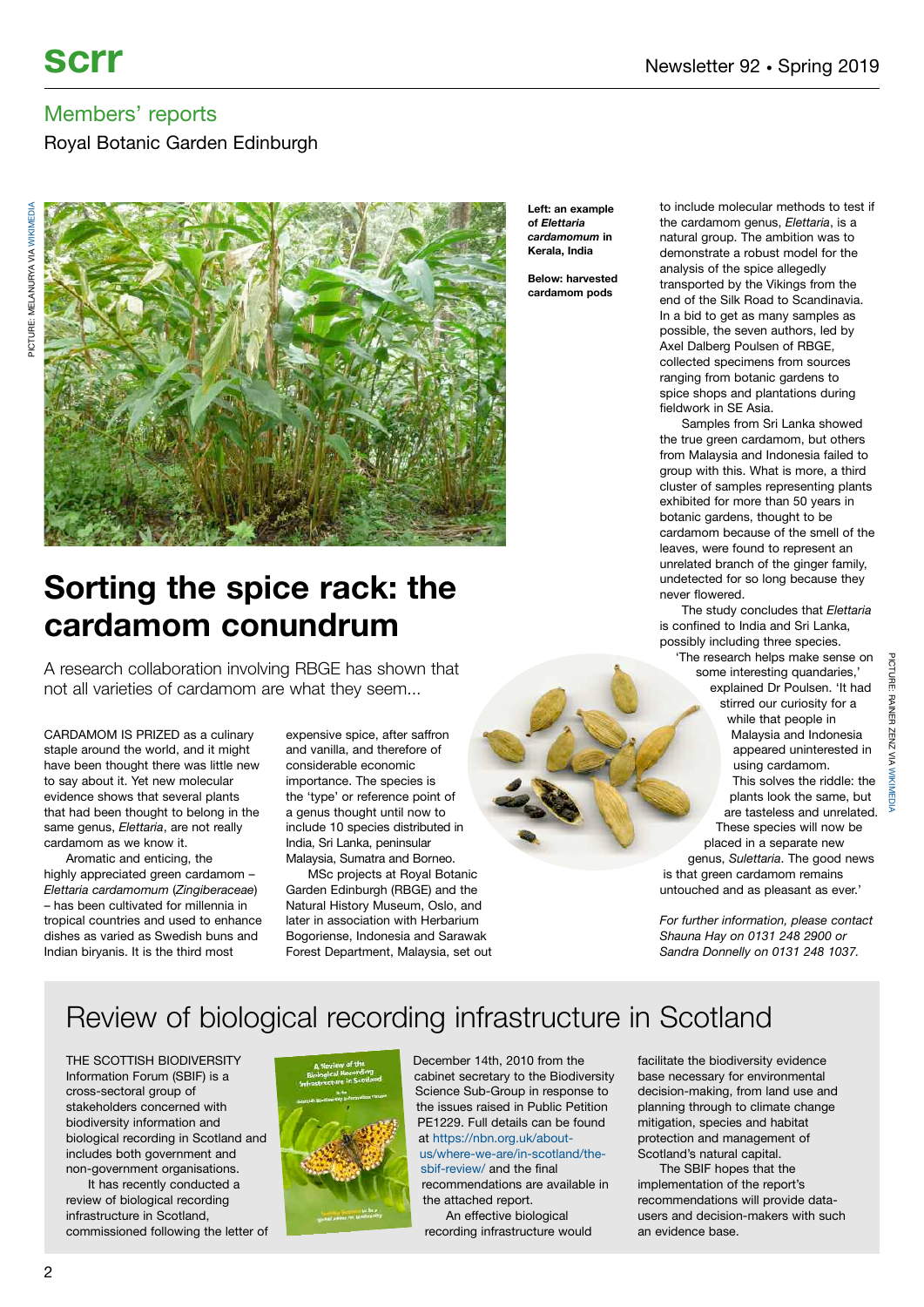# Members' reports Forest Research

# **How forests contribute to our health and well-being**

Forest Research has joined a European initiative that seeks to bettter understand the benefits of wooded spaces

SCIENTIFIC EVIDENCE SHOWS that forests can have a significant impact on human health. For example, visits to forests can lower blood pressure and pulse rates, and reduce cortisol levels. They can also improve people's mental, social and physical wellbeing. However, evidence of these benefits is scattered across many sources and is not properly understood as a whole.

Recently, Forest Research's Liz O'Brien was invited to become a member of an expert group concerned with forests, human health and wellbeing' within FOREST EUROPE. This initiative aims to shape a future where forests contribute effectively to human wellbeing, a healthy environment and economic development in Europe and across the globe.

Demographic change, modern lifestyles and increasing urbanisation make development of policies which enhance the contribution of forests to health of increasing importance. An important task of the Forests and Human Health and Wellbeing expert group is to collate and review the existing scientific evidence published in Europe on forests and their contribution to human health and wellbeing. The review will bring together evidence in research papers, project outcomes, best practices, and surveys in these fields.



**A family outing in the Forest of Dean**

The group's most recent meeting was in June 2018 (in the Biosphere Reserve of Urdaiabai near Bilbao, Spain) and was attended by 15 experts who worked to confirm the scope and content of the review. Once complete, the knowledge, experience and best practice it uncovers will be presented

at a workshop in Vienna to FOREST EUROPE signatories and observers.

*Please see: [www.forestresearch](https://www.forestresearch.gov.uk/news/contribution-forests-human-health-and-well-being/) [.gov.uk/news/contribution-forests](https://www.forestresearch.gov.uk/news/contribution-forests-human-health-and-well-being/)[human-health-and-well-being/](https://www.forestresearch.gov.uk/news/contribution-forests-human-health-and-well-being/) For more details contact Liz O'Brien, [liz.obrien@forestry.gsi.gov.uk](mailto:liz.obrien@forestry.gsi.gov.uk)*

# Forest Research appoints new chief scientist

PROFESSOR CHRIS QUINE has been appointed as the new chief scientist at Forest Research (FR), Great Britain's principal organisation for forestry and tree-related research.

The chief scientist oversees strategic research at FR to ensure that it provides the scientific knowledge and expertise required by its customers, and that advice to policymakers and practitioners is based on good science and sound evidence. As a member of FR's Executive Board, Chris will share accountability for the performance of the agency and will play an active role in the continuing professional development of FR's scientific and technical staff. He will also contribute

to the formulation and implementation of the Forestry Commission's policies and objectives.

Prof Quine said: 'I am honoured to be chosen to lead FR's scientific and technical work at a time of transition and new opportunity, and to support our role as interface between the tree, woodland and forestry sector and wider academia.'

Chris remains Head of FR's Northern Research Station in Roslin and will continue to be involved in SCRR and in the Directorate of the Scottish Government's Plant Health Centre.

*For details, see [www.forestresearch](https://www.forestresearch.gov.uk/news/forest-research-appoints-new-chief-scientist/) [.gov.uk/news/forest-research-appoints](https://www.forestresearch.gov.uk/news/forest-research-appoints-new-chief-scientist/)[new-chief-scientist](https://www.forestresearch.gov.uk/news/forest-research-appoints-new-chief-scientist/)*/



**Chris Quine with Marilyn Headley, CEO of Jamaica's Forestry Department**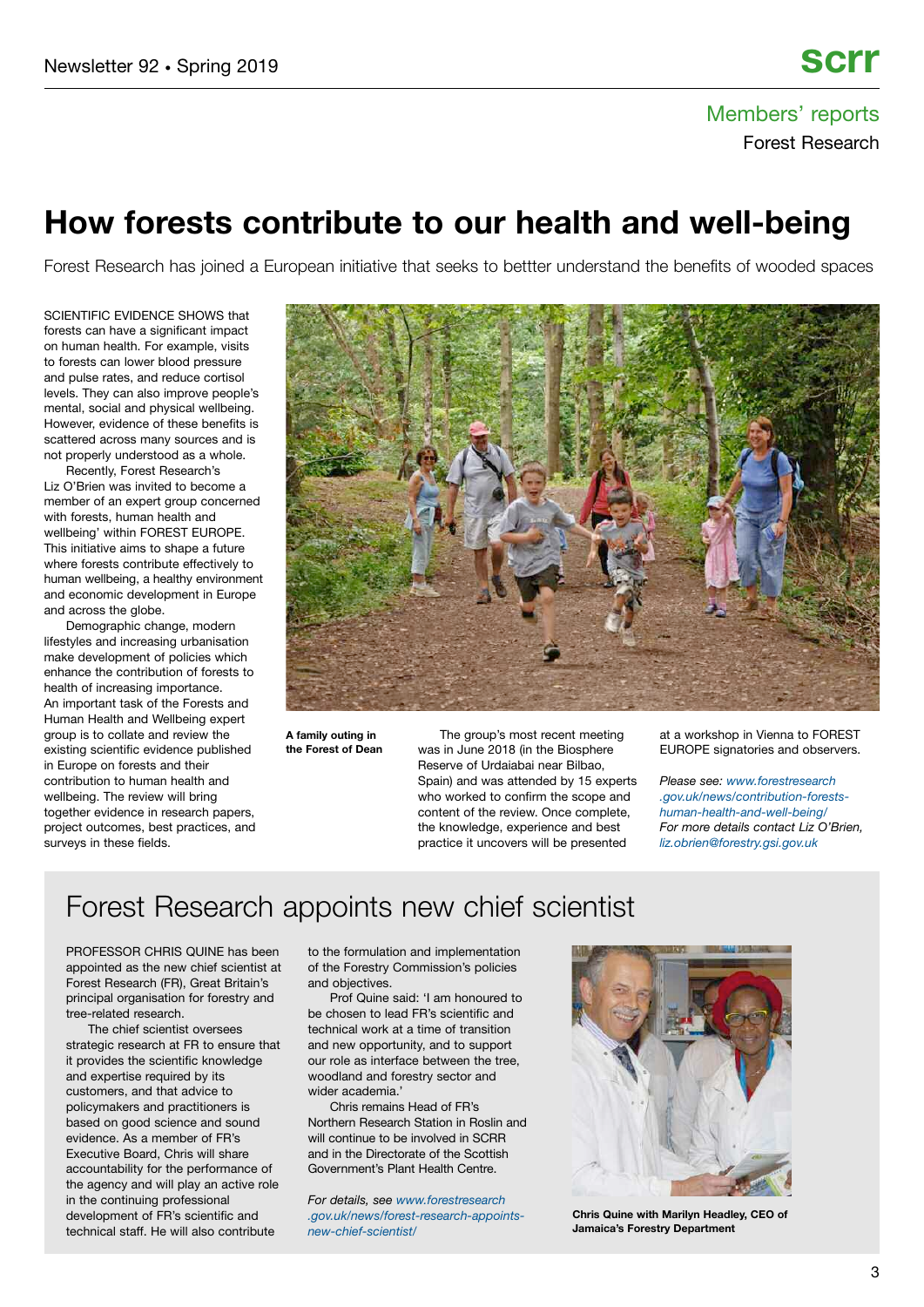## Members' reports Forest Research

# **How payments for ecosystem services could encourage better woodland management**

Liz O'Brien and Bianca Ambrose-Oji from Forest Research describe the background to a new study



THERE IS INCREASING interest in understanding, valuing and supporting the variety of ecosystem services that forests and woodlands can provide in the United Kingdom. These services include the capture and storage of carbon, the interception of rainwater, and the provision of wellbeing benefits.

Landowners and land managers can play an important role in the delivery of forest ecosystem services through active woodland management and woodland creation, so understanding the mechanisms that could be used to encourage land management activities that support this delivery is inportant.

In a newly published report, Liz O'Brien and Bianca Ambrose-Oji of Forest Research, along with researchers from the Sylva Foundation and the University of Oxford, explain research investigating land managers' understanding of payments for ecosystem services – that is, market mechanisms to support delivery of ecosystem services – as well as their use of formal and informal networks to support decision-making, and the ways in which they learn from others. The research found that many land managers were not familiar with the term 'ecosystem services' or the concept of payments for ecosystem services. However, they did often recognise that their woodlands could provide a range of benefits to society.

Land managers use a range of formal and informal networks to support their decision-making.

#### **'Many land managers are not familiar with the term ecosystem services, but recognise that their woodlands provide a range of benefits'**

Important networks are those related to place (in particular, those in their immediate locality); networks related to woodland management, including associated institutions; and networks related to social and personal identity.

Learning is important in changing individual and group behaviours, whether it is on an individual basis or through others – known as 'social learning'. Social learning is an

**Well-managed woodland provides services including carbon capture, flood mitigation and health benefits**

important consideration in land management where new schemes, particularly those associated with payments for ecosystem services, may rely on landscape-scale and community-scale change.

The research concluded that payments for ecosystem services, networks and social learning could be helpful approaches when used to encourage greater woodland management and woodland creation and the delivery of forest ecosystem services. These could be considered independently or in varying combinations as part of a multi-faceted approach. The research emphasised the importance of understanding and engaging with land managers to involve them in the design of the mix of approaches that might be used.

*Please see: [www.forestresearch](https://www.forestresearch.gov.uk/research/exploring-land-manager-views-payments-ecosystem-services-networks-and-learning/) [.gov.uk/research/exploring-land](https://www.forestresearch.gov.uk/research/exploring-land-manager-views-payments-ecosystem-services-networks-and-learning/)[manager-views-payments-ecosystem](https://www.forestresearch.gov.uk/research/exploring-land-manager-views-payments-ecosystem-services-networks-and-learning/)[services-networks-and-learning/](https://www.forestresearch.gov.uk/research/exploring-land-manager-views-payments-ecosystem-services-networks-and-learning/) For more details contact Liz O'Brien, [liz.obrien@forestry.gsi.gov.uk](mailto:liz.obrien@forestry.gsi.gov.uk)*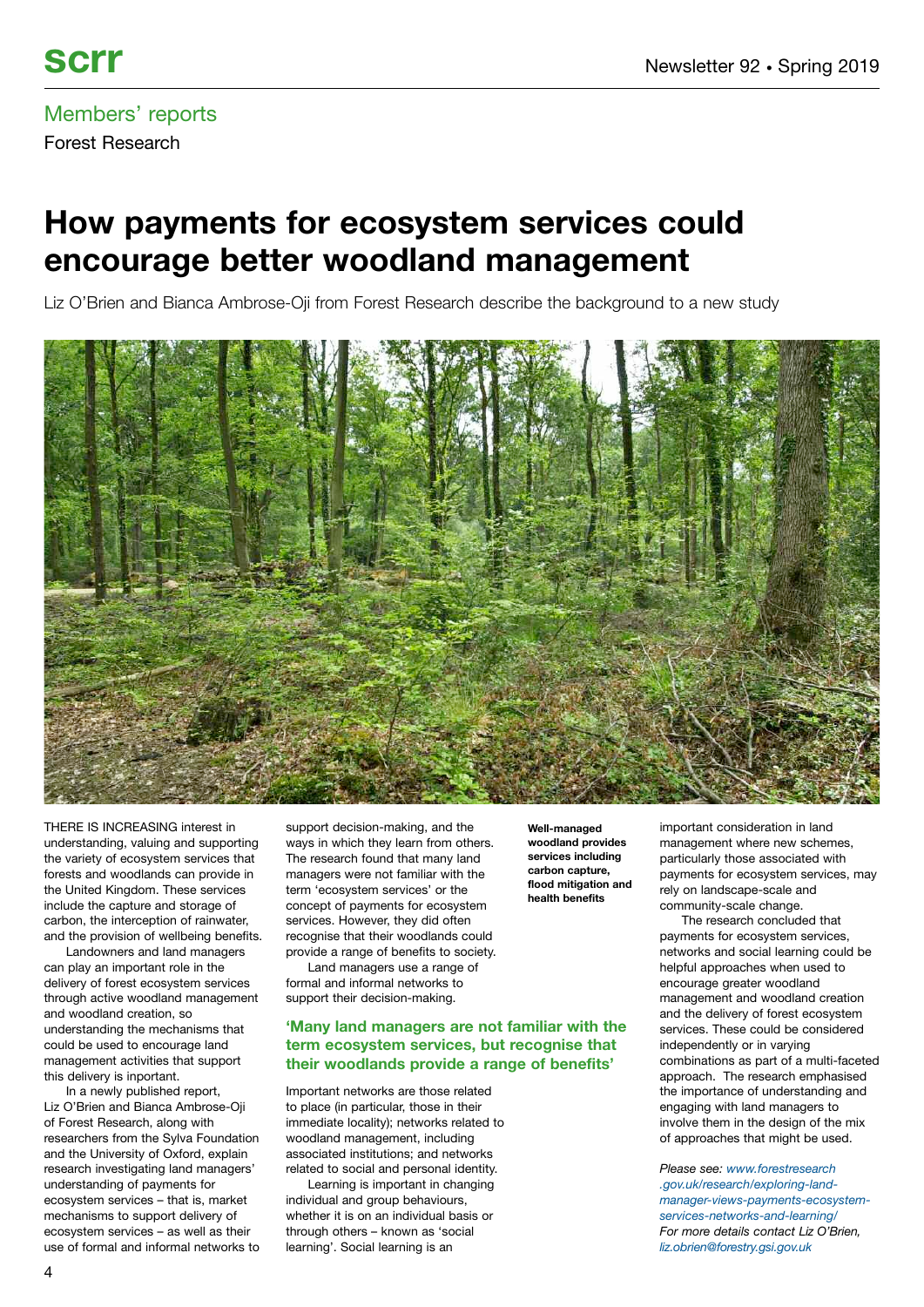## Members' reports **BioSS**

INVASIVE NON-NATIVE SPECIES pose a threat to ecosystems, economies and in some cases human health. The great spruce bark beetle (*Dendroctonus micans*) is a commercially significant invasive pest of Scottish spruce trees, having arrived in Scotland within the last decade. Spruce trees are present across most of Scotland, so all regions of Scotland are at some risk from the invasion.

Forestry Commission Scotland has developed a control policy which is designed to protect the economically important West of Scotland Pest Free Area, whose pest-free status is critical to continuation of the significant trade with the island of Ireland.

The control policy involves release of a predator insect that reduces losses of up to 10% to negligible levels in infested commercial spruce stands. However, the predator must be deployed into newly invaded stands to have maximum effectiveness in terms of reducing further spread.

To do this requires being one step ahead of the pest, being able to predict where it will invade next.

**Right: larva of the spruce bark beetle**

**Below: the brown top is indicative of beetle infestation**



Spread patterns for invasive species can be complex. The invasion wave front can move forwards over time, but there may also be infilling behind the front and long-range jumps ahead of the front into new territory. Such patterns can be driven by landscape

# **Predicting an invasion: the case of the great spruce bark beetle**

Dr Stephen Catterall, researcher at BiOSS, describes how novel methods have been developed to track non-native tree pests



heterogeneities as well as human mediated dispersal of the invader.

BioSS-led research in the Scottish Government's Strategic Research Programme has resulted in novel methods for predicting the spread of populations across heterogeneous landscapes based on reported presences of populations at given locations and times. Though these methods were initially applied to invasive plant species, work with SRUC and a pilot study funded by the newly established Plant Health Centre demonstrated the potential for the methods to be applied to data on the spread of *D. micans*.

This led Forestry Commission Scotland to fund a more comprehensive and detailed study to inform its 2018 surveillance and control programme for *D. micans* as it spreads

#### **'The modelling methods could be applied to other species spreading across landscapes, including pests, pathogens and plants'**

northward. The resulting predictions of future spread of the pest can be used to inform more effective implementation of the Forestry Commission Scotland control policy.

The modelling methods that have been applied to *D. micans* also have the potential to be applied to other species spreading across heterogenous landscapes including pests, pathogens and plants, and BioSS welcomes discussions regarding further applications.

*Please contact Stephen Catterall, [stephen@bioss.ac.uk](mailto:stephen@bioss.ac.uk)*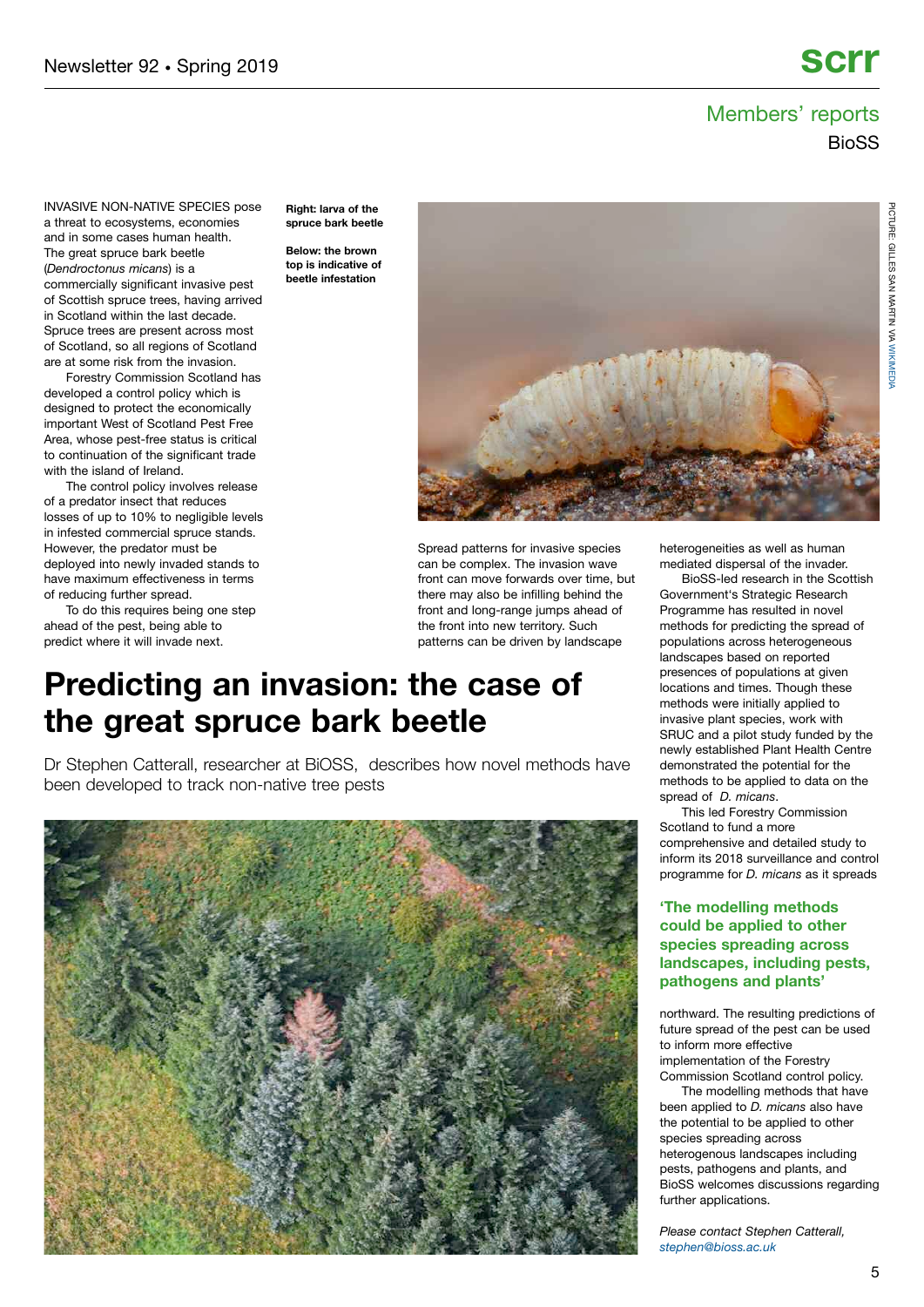## News from SCRR

# New scientific director for the Scottish Consortium for Rural Research



PROFESSOR SARAH SKERRATT took up her new role as scientific director of the Scottish Consortium for Rural Research in November 2018. Prof Skerratt is SRUC's director of policy engagement and is also director of the Rural Policy Centre, which provides the Secretariat to the Cross-Party Group on Rural Policy.

This is a part-time appointment and Professor Skerratt will continue her work within SRUC.

After completing a BSc (Hons) in Geography and Geology and an MA (Econ) in Development Studies at the University of Manchester in 1987, Sarah went on to gain a PhD in Social Anthropology and Resource Management at the University of Edinburgh in 1995. Following a number of posts as a research fellow and lecturer in various UK universities, Sarah joined SRUC in 2006 as a team leader in rural society research.

Sarah was appointed as the Principal Investigator for the Scottish Government-commissioned five-year research programme Governance and Decision-Making for Rural Community Empowerment (2011-2016). In April 2016, Prof Skerratt was invited on secondment to Audit Scotland, to 'rural-proof' their audit work, and is retained as their rural adviser.

In 2017, Prof Skerratt was elected Fellow of the Royal Society of Arts (FRSA) in recognition of her work on rural policy and poverty. In 2018, in recognition of her strategic thinking

**Prof Skerratt with Prof Stuart Monro (left) and Prof Willie Donachie**

and vision, Sarah was made a director and member of SRUC's Executive Leadership Team.

Sarah is regarded as an exceptional communicator, being regularly invited to work both nationally and internationally at senior levels with governments and parliaments, universities, private, public and third sector and development agencies. Sarah was on the Board of Directors for SRUC (2015-2018), Rural Housing Scotland (2014-2018) and Scotlands Regeneration Forum (2015-2018) being retained as policy adviser for RHS and SURF.

Professor Skerratt describes herself as passionate about connecting people, knowledge, experience, perspectives and methodologies to generate an enhanced understanding of rural issues – across geographies and disciplines. This approach has underpinned her research, as has her commitment to knowledge exchange and transdisciplinary research.

Professor Steven Yearley FRSE, chair of the SCRR Executive Committee, paid tribute to the work of Stuart Monro, the outgoing scientific director, who has served SCRR with charm and keen insight; he extended an enthusiastic welcome to Prof Skerratt who will lead the professional orientation of the consortium into policy and social sciences.

IN NOVEMBER 2018, the Coastal Forum and the Scottish Consortium for Rural Research held a one-day workshop during the annual meeting of the Marine Alliance for Science and Technology for Scotland (MASTS). The workshop brought together coastal scientists and rural researchers to provide an opportunity for new collaborations and partnerships.

Coastal areas face complex challenges and this was reflected in the breadth of workshop presentations, ranging from Scotland's upland beef farmers to climate change impacts on Vietnam's vulnerable coastal communities. The final session was a lively discussion about a coastal observatory as a potential way to provide and share data on coastal environmental change.

*To view presentations and learn more, see: [https://www.masts.ac.uk/annual](https://www.masts.ac.uk/annual-science-meeting/2018-workshops/the-changing-coast-sharing-knowledge-and-practice/)[science-meeting/2018-workshops/the](https://www.masts.ac.uk/annual-science-meeting/2018-workshops/the-changing-coast-sharing-knowledge-and-practice/)[changing-coast-sharing-knowledge](https://www.masts.ac.uk/annual-science-meeting/2018-workshops/the-changing-coast-sharing-knowledge-and-practice/)[and-practice/](https://www.masts.ac.uk/annual-science-meeting/2018-workshops/the-changing-coast-sharing-knowledge-and-practice/)*

### **Introduction**

Welcoming speakers and participants, Prof. Jim Hansom (GU) stressed that structuring the day into three sessions – 'processes', 'management' and 'future' – while necessary, was not intended to limit or restrict the exchange between disciplines. Indeed, sharing knowledge and practice between often disparate and distant disciplines is key to positioning society to cope with coastal change.

### **Changes & Processes**

The first session, Changes & Processes, was opened by Prof Stewart Angus (SNH), who questioned the evidence about whether sea level rise is the main cause of **salt marsh erosion** – an idea at the heart of many coastal management policies. In reality, ground water forcing on the landward side of salt marsh is a major driver in some marshes, whilst others can be seen to keep pace with relative sea level rise.

Dr Dmitry Aleynik (SAMS) introduced the **West Scottish Coastal Modelling System** (WeStCOMS). This fine-scale mapping tool provides fantastic imagery that shows the detail of currents around Scotland's inland waters, an understanding that is becoming increasingly necessary in planning for marine economies, such as aquaculture and renewable energy development.

Valuable insights from the social science community were provided by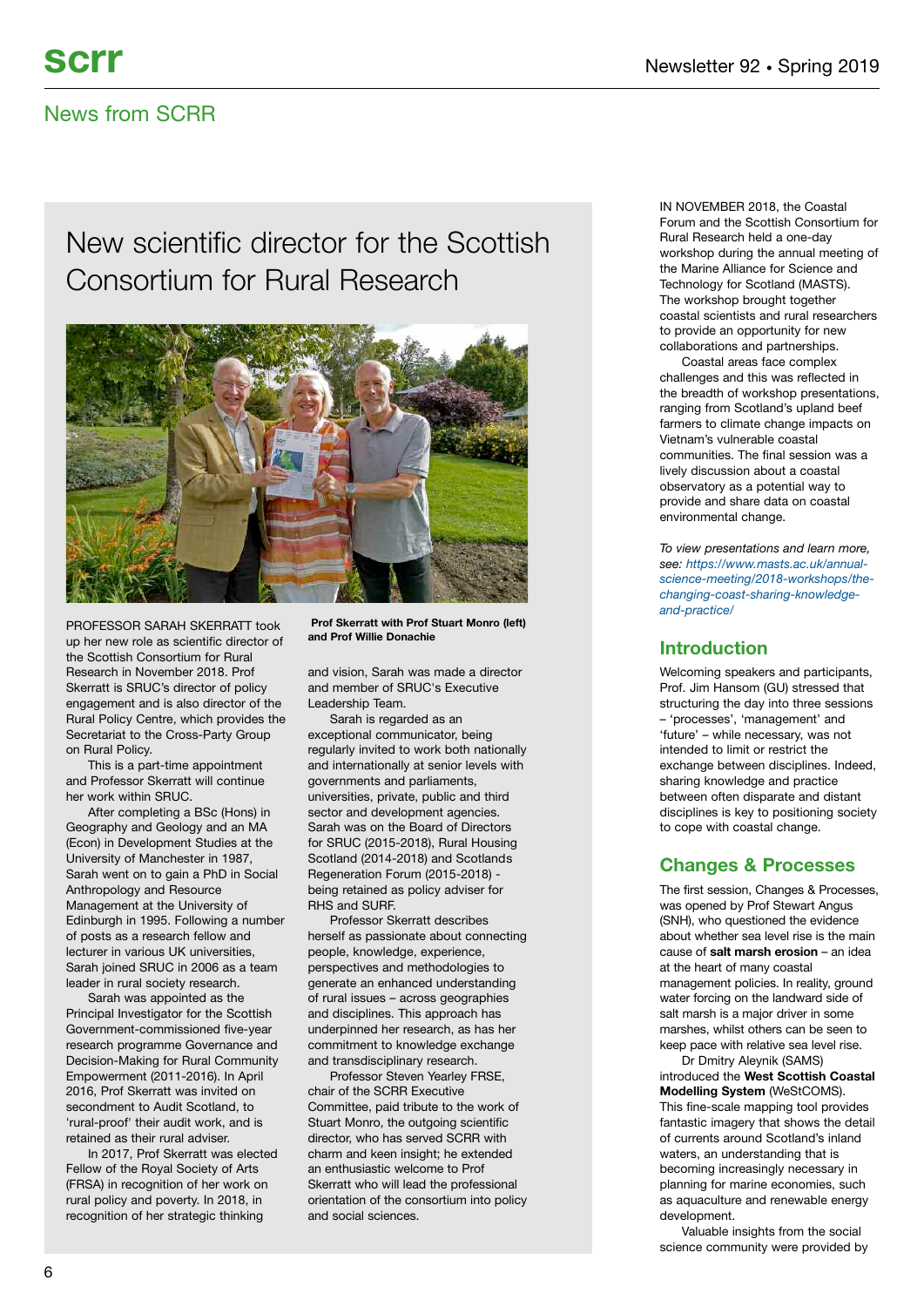# **The changing coast: sharing knowledge and practice**

A report on the Coastal Forum Workshop, supported by the Scottish Consortium for Rural Research, MASTS-ASM, Technology & Innovation Centre, Glasgow, 2nd November 2018



Dr Leslie Mabon (RGU), on the impact of a rapidly changing climate to **Vietnam's vulnerable coastal communities**. He pointed out that while welcome, an ecosystem-based approach also needs to consider human wellbeing and social relations. Only by considering the human cost of climate change will culturally meaningful practices in marginalised societies be adopted and maintained. Prof. Robin Pakeman (JHI) wrapped up the first session by introducing a substantial data set that shows how Scotland's coastal vegetation has changed over three decades. Arable farming and nutrient enrichment have driven substantial, negative changes in the coastal vegetation of the East coast, sharply contrasting with the West coast, where traditional grazing on dune and machair habitats is helping to protect floral diversity.

### **Management & Adaptation**

The Management & Adaptation session began with an overview of the **Humber flood and coast strategy**. Dan Normandale (EA) summarised the Environment Agency's plans to align flood risk investment for infrastructure, with environmental improvements and economic growth. Given the size, complexity and importance of the

Humber, many lessons were on offer for Scotland.

Dr Andrew Rella followed this by demonstrating that innovative solutions in **coastal defences** are available using ECOncrete to help reduce the ecological footprint of ports and coastal protection schemes.

Martin Laroche (UQAR) reflected on the **Coastal and Riverside Area project in Quebec and Ontario**, which is analysing the ability of adaptive governance to work with coastal municipalities to help overcome such challenges as erosion and flooding.

Mairi MacArthur (GU) provided insights into the **Hartlepool Headland project**, describing how species abundance can be improved if construction materials are designed with increased surface roughness, allowing engineering structures to better match baseline biotope conditions for several key species.

### **Way Forward**

Dr Alistair Rennie (SNH) opened the 'Way Forward' session and brought us up to speed with the Scottish Government project **'Dynamic Coast 1 & 2'**. This path-breaking project has developed an online tool to identify past erosion and growth rates, and shows potential future changes around Scotland's coastline that are key inputs **Tidal salt marsh at Aberlady Bay NNR, East Lothian**

to effective planning decisions. Phase 2 is developing this further by developing 3D models to inform adaptation planning for coastal communities together with identifying whether certain levels of society will be more heavily impacted by coastal climate change than others.

Prof David McCracken (SRUC) went on to provide greater understanding of the complex challenges facing **livestock farming around coastal Scotland**; with low productivity and falling profitability in sheep and beef farming, SRUC's Hill & Mountain Research Centre are helping to innovate and diversify into more sustainable and technology driven practices.

The **GreenShores project** was introduced by Dr Clare Maynard (St Andrews), highlighting her work with community groups and schoolchildren to harvest, propagate and plant salt marsh; in doing so increasing the flood and erosion resilience of valuable land. Clare went on to feature Ben Taylor's work, which has revealed that there may be substantial blue carbon benefits to **salt marsh restoration**.

Dr David Green (UoA) ended the session with an update on **Unmanned Aerial Vehicles**, a rapidly advancing field that is developing new and improved methods to monitor, map and model the coastal environment.

### **Coastal Observatory**

Eileen Bresnan outlined Marine Scotland's (MS) **Coastal Observatory**, established in 1997 to provide a baseline for monitoring inshore coastal waters and help track deviations from natural variability. This led to discussion about a wider type of coastal observatory to include a wide range of coastal issues beyond the MS Coastal Observatory.

For example, Prof Stewart Angus argued there was an equally important need to monitor the terrestrial side of the coast. The coastline and its seaward and landward boundaries will change more than any other part of Scotland and an enhanced coastal observatory would build on the success of the Environmental Change Network and Dynamic Coast.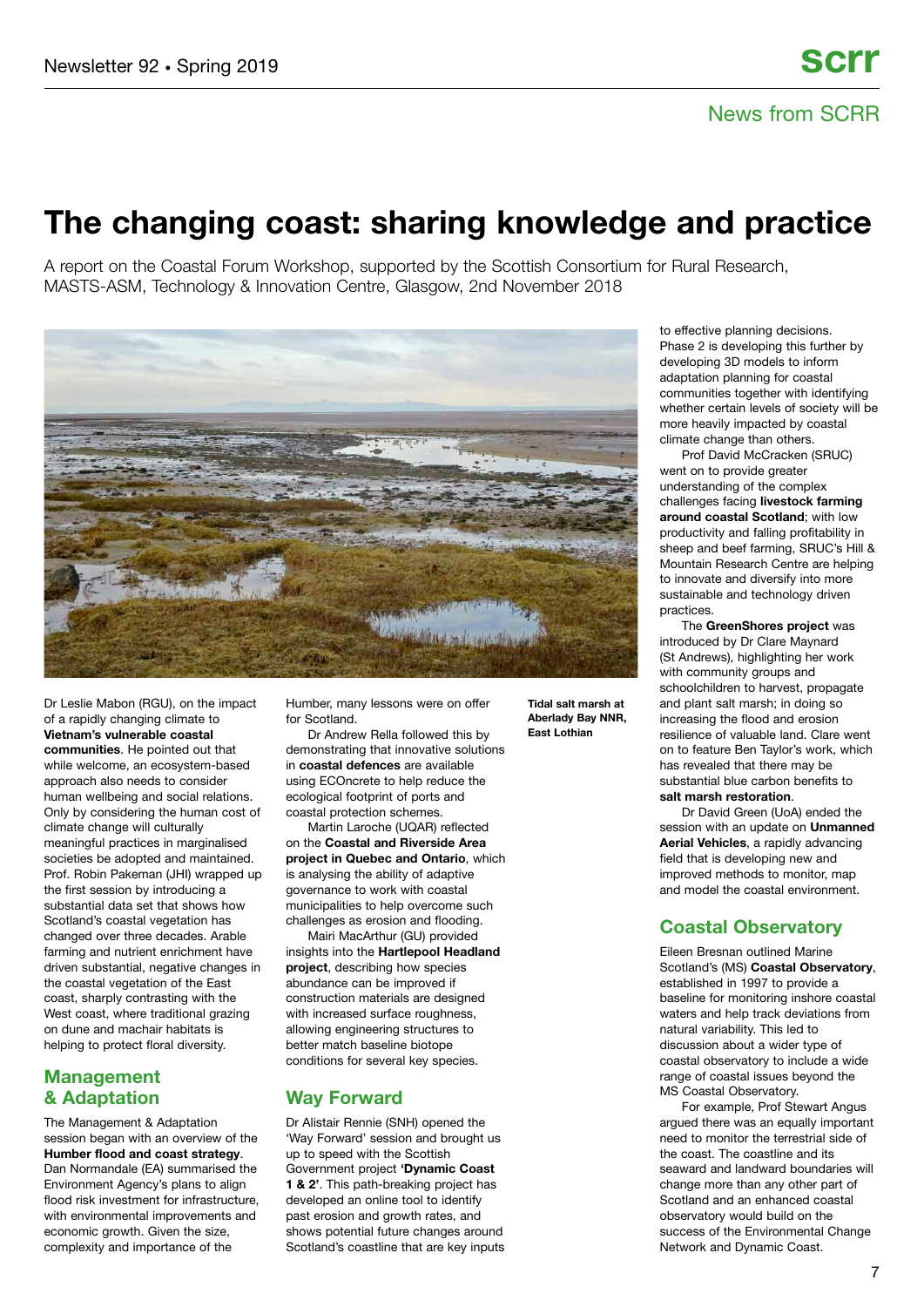Scottish Association for Marine Science, Scottish Natural Heritage



# **Launch of project to safeguard the health and sustainability of our marine ecosystem**

The Scottish Association for Marine Science (SAMS) and Scottish Natural Heritage (SNH) are taking part in a cross-border collaboration to improve monitoring of Marine Protected Areas off the west coast of Scotland

IN DECEMBER 2018, documentary filmmaker Doug Allan joined the launch event of a £6.4 million environment project to inform and improve management and monitoring of several Marine Protected Areas (MPAs) between Northern Ireland, the borders of the Republic of Ireland and Western Scotland.

Doug, of whom David Attenborough said: 'Wildlife cameramen don't come much more special than Doug,' provided an illustrated talk highlighting the beauty and connectedness of the marine environment that the project aims to conserve.

The Marine Protected Area Management and Monitoring ('MarPAMM') project includes SCRR members, the Scottish Association of Marine Science (SAMS) and Scottish Natural Heritage (SNH). It is led and coordinated by researchers from the Agri-Food and Biosciences Institute (AFBI) and involves seven leading marine research providers, forming a

cross-border collaboration network developing tools to protect vulnerable marine habitats and species.

MarPAMM is supported by the European Union's INTERREG VA Programme, managed by the Special EU Programmes Body (SEUPB) and by

**Above: feeding time for a sea scorpion (Taurulus bubalis). Below: an Atlantic basking shark**



the Department of Agriculture, Environment and Rural Affairs in Northern Ireland and the Department of Housing, Planning and Local Government in Ireland.

The investment will deliver models for seabirds, benthic habitats, marine mammals and coastal processes, and will culminate in the development of six MPA management plans, including four novel regional plans.

MarPAMM brings together experts from Northern Ireland, Scotland and Ireland to study a wide range of marine species and habitats, from the seabed to seabirds. The data will be used to produce plans supporting the conservation of those marine species, their habitats and the wider environment, helping to safeguard the health and sustainability of our marine ecosystem for future generations.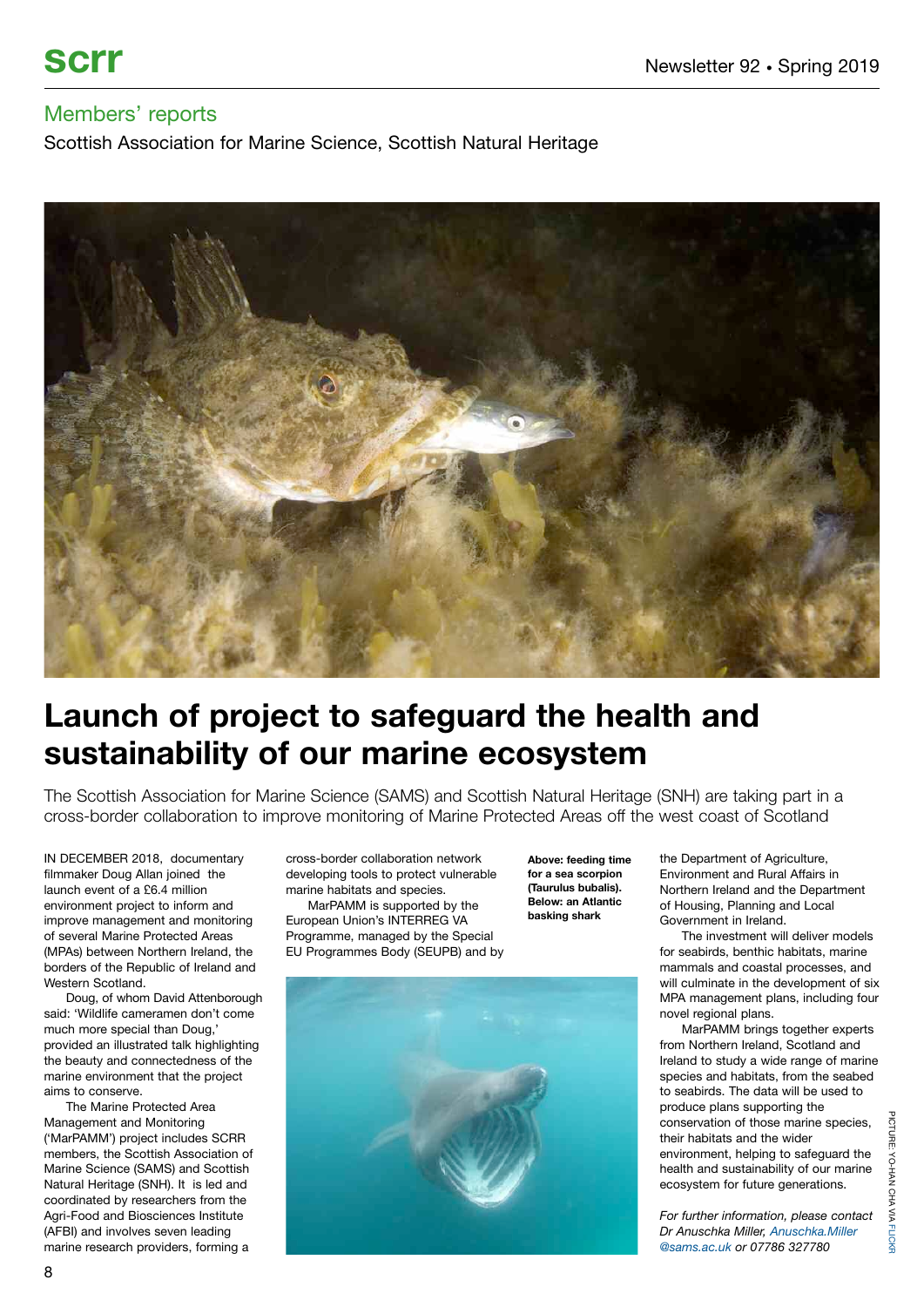Centre for Ecology and Hydrology; University of St Andrews

# **Dramatic changes found in seabirds' winter food source**

Dr Richard Howells of the Centre for Ecology and Hydrology describes the findings of a new study looking at the diet of the European shag in the Firth of Forth

THE AVAILABILITY OF a key prey for seabirds has changed dramatically over the past three decades, particularly in winter, with possible consequences for population numbers. In the first long-term study of its kind, researchers looking at the diet of a North Sea seabird, the European shag, found that the bird's food sources alter substantially through the year.

The study of regurgitated pellets took place over three decades at the Isle of May, Firth of Forth. When the study started in 1988, the shag's diet comprised almost 100 per cent sand eel, but by 2014 this had fallen to just 13 per cent and the number of prey types had increased from six to 12.

Climate change may be an important driver, since ocean warming is having pronounced impacts on North Sea fish populations. Change in diet and availability of prey can both affect the survival rates of seabirds, and therefore populations, because food is a key determinant of their

biology, affecting their general health and condition and consequently the number of chicks they raise.

The study, involving the Centre for Ecology and Hydrology,

Biomathematics and Statistics Scotland and the University of Liverpool, was funded by the Natural Environment Research Council and has been published in the journal Marine Biology. It demonstrated that the decline in sand eel frequency in the diet was more marked during winter, when the majority of seabird deaths occur. Therefore, the dietary patterns observed may have substantial implications for survival and may be an important factor contributing to the declines observed in some UK seabird populations.

While previous research had been carried out during summer, when birds are at their nests and relatively easy to access, there had been limited information regarding seabird diet during the energetically challenging winter months and how these have



**European shags in the North Sea**

changed over time. This study addresses key gaps in knowledge, not only in understanding of how birds are responding to the environmental impacts of climate change, but also of the factors underpinning the steep declines observed in many species. The overall picture for seabirds is a marked decline, particularly in species that have relied upon sand eels.

# Dolphins pick their friends, shows St Andrews study

DOLPHINS ARE CAREFUL about who they are friends with and shun rival groups, according to new research from an international team led by the University of St Andrews. However, rival groups still managed to cooperate by sharing the sea, taking it in turns to inhabit particular areas.

The study investigated the social networks of dolphins in the northern Adriatic Sea. It showed that dolphins form distinct social groups, and some don't like each other.

It is widely known that dolphins usually live in groups and in the case of the common bottlenose dolphin, the composition of these groups changes often, with members joining or leaving. However, these groups are not random. Rather, they form as a result of individual dolphins preferring to spend time with individuals who could be described as their 'best friends'.



The researchers, from the Morigenos Slovenian Marine Mammals Society and the Sea Mammal Research Unit (SMRU) at the University of St Andrews, studied the dolphins of the Gulf of Trieste for more than 16 years. They found that dolphin society in the region comprised three distinct groups: two large social groups with stable membership and long-lasting friendships, and a smaller third group,

nicknamed 'freelancers', with weaker bonds and no long-lasting friendships.

The two large groups tended to avoid each other but did manage to share particular areas of the sea, with each group using them at different times of the day. Such temporal partitioning has not previously been documented in whales or dolphins, nor in other mammals.

The study demonstrates how different segments of the same animal population may behave very differently. In turn they may react differently to human behaviour.

*Behavioural and temporal partitioning of dolphin social groups in the northern Adriatic Sea by Tilen Genov et al, [doi.org/10.1007/s00227-018-3450-8.](https://doi.org/10.1007/s00227-018-3450-8) For more information contact the Communications Office at St Andrews, [proffice@st-andrews.ac.uk.](mailto:proffice@st-andrews.ac.uk)*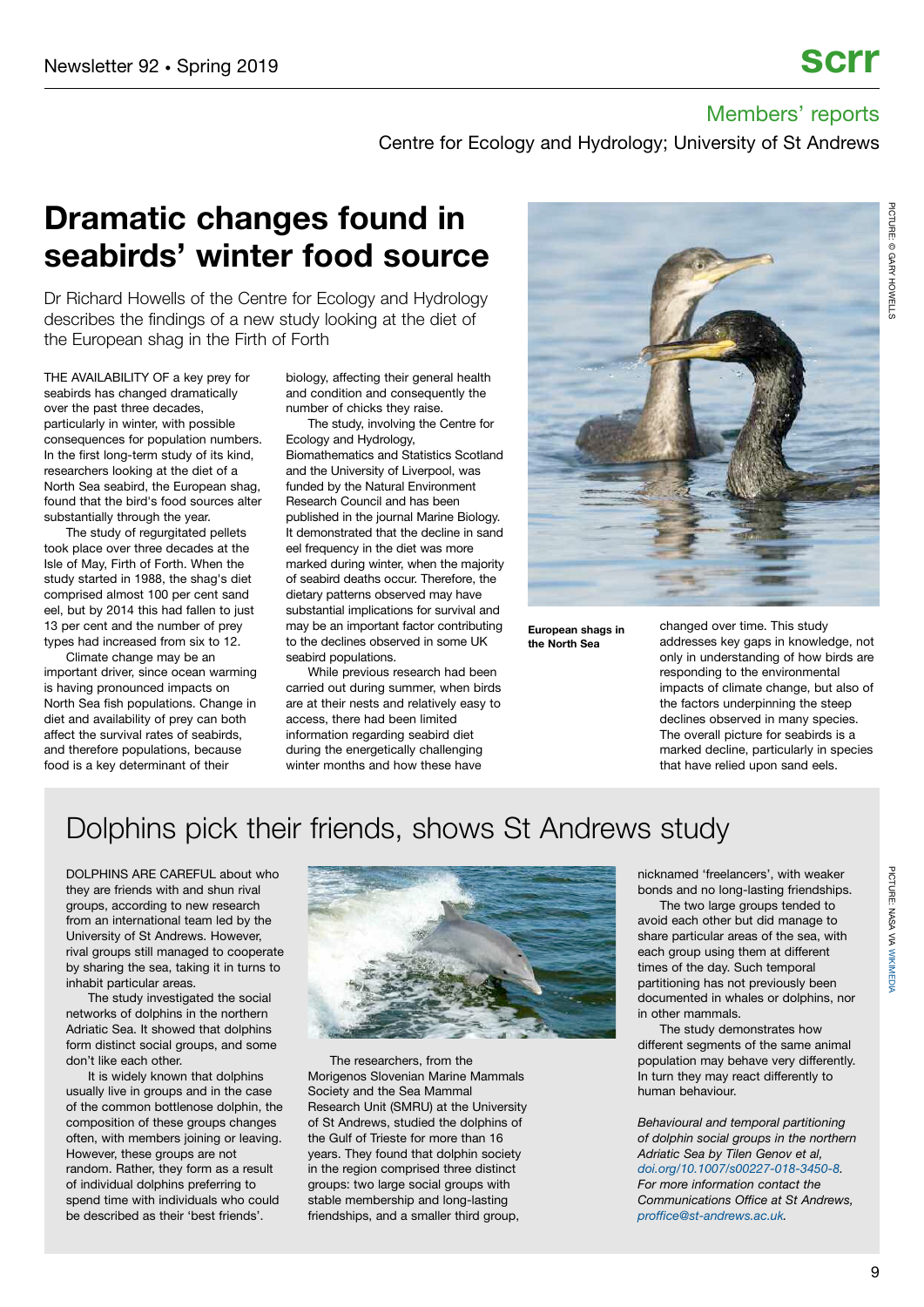Roslin Institute; University of Edinburgh

# **Gene-edited (but not GM) pigs made resistant to billion dollar virus**

Researchers at Roslin Institute are working to prevent a disease that is endemic in most pig-producing countries of the world



RESEARCHERS AT ROSLIN Institute have changed the genetic code of pigs to produce animals that resist one of the world's most costly animal diseases, porcine reproductive and respiratory syndrome, or PRRS. The disease is endemic in most pigproducing countries worldwide and vaccines have mostly failed to stop the spread of the virus that causes it,

**Dr Christine Tait-Burkard of the Roslin Institute with gene-edited pigs**

which continues to evolve rapidly. PRRS costs the pig industry around \$2.5 billion (£1.75bn) each year in lost revenue in the US and Europe alone.

The disease causes breathing problems and death in young animals, and if pregnant sows become infected it can cause them to lose their litter. The virus infects pigs using a receptor on pig cell surfaces called CD163.

Researchers used gene editing techniques to remove a small section of the CD163 gene.

The team worked in collaboration with Genus PLC, a leading global animal genetics company, to produce pigs with the specific DNA change. They found that none of the animals became ill when exposed to the virus and blood tests found no trace of the infection. The animals showed no signs that the change in their DNA has had any other impact on their health or wellbeing.

Other groups have used gene editing to create PRRS-resistant pigs by removing the whole CD163 receptor. Removing just a part of CD163 allows the receptor to retain its ordinary function in the body and reduces the risk of side effects, the researchers say.

Genetically modified animals are banned from the food chain in Europe. It is not clear what regulations would apply to gene-edited animals, however, as the approach is different. GM techniques have been controversial because they can involve introducing genes of other species into an animal. In contrast, gene editing speeds up processes that could occur naturally through breeding over many generations, without introducing genes from other species.

This interdisciplinary research, cofunded by the Biotechnology and Biological Sciences Research Council and Genus PLC, is published in the Journal of Virology.

*For more information please contact Jen Middleton at Roslin's press and PR office, [Jen.Middleton@ed.ac.uk](mailto:Jen.Middleton@ed.ac.uk)*

# Gardens and allotments are havens for pollinating insects

A STUDY OF insects in urban green spaces has identified ways in which gardeners can encourage those that fertilise plants and flowers, *writes Prof Graham Stone of the School of Biological Sciences, University of Edinburgh*. Bees, flies and other pollinators are drawn to spaces such as parks and roadside verges planted with species they prefer to visit such as dandelions, thistles, and brambles. Mowing grass less frequently, allowing flowers to flourish, could enable insects to thrive.

Of the different city habitats explored in the study, urban allotments and household gardens emerged as best for pollinating insects, suggesting



that planners should consider increasing the provision of allotments in towns and cities. Cities could be important refuges for insects that face threats such as pest control on agricultural land and reductions in natural flower-rich habitats.

Results from the four-year study, carried out by the Universities of Bristol, Edinburgh, Leeds and Reading in collaboration with the University of Cardiff, are published in Nature Ecology and Evolution. The project is the first to examine pollinating insects across entire cities.

The UK Insect Pollinators Initiative is funded by the Biotechnology and Biological Sciences Research Council, the Department for Environment, Food and Rural Affairs, the Natural Environment Research Council, the Scottish Government and Wellcome.

*For details contact Prof Graham Stone, [Graham.Stone@ed.ac.uk](mailto:Graham.Stone@ed.ac.uk)*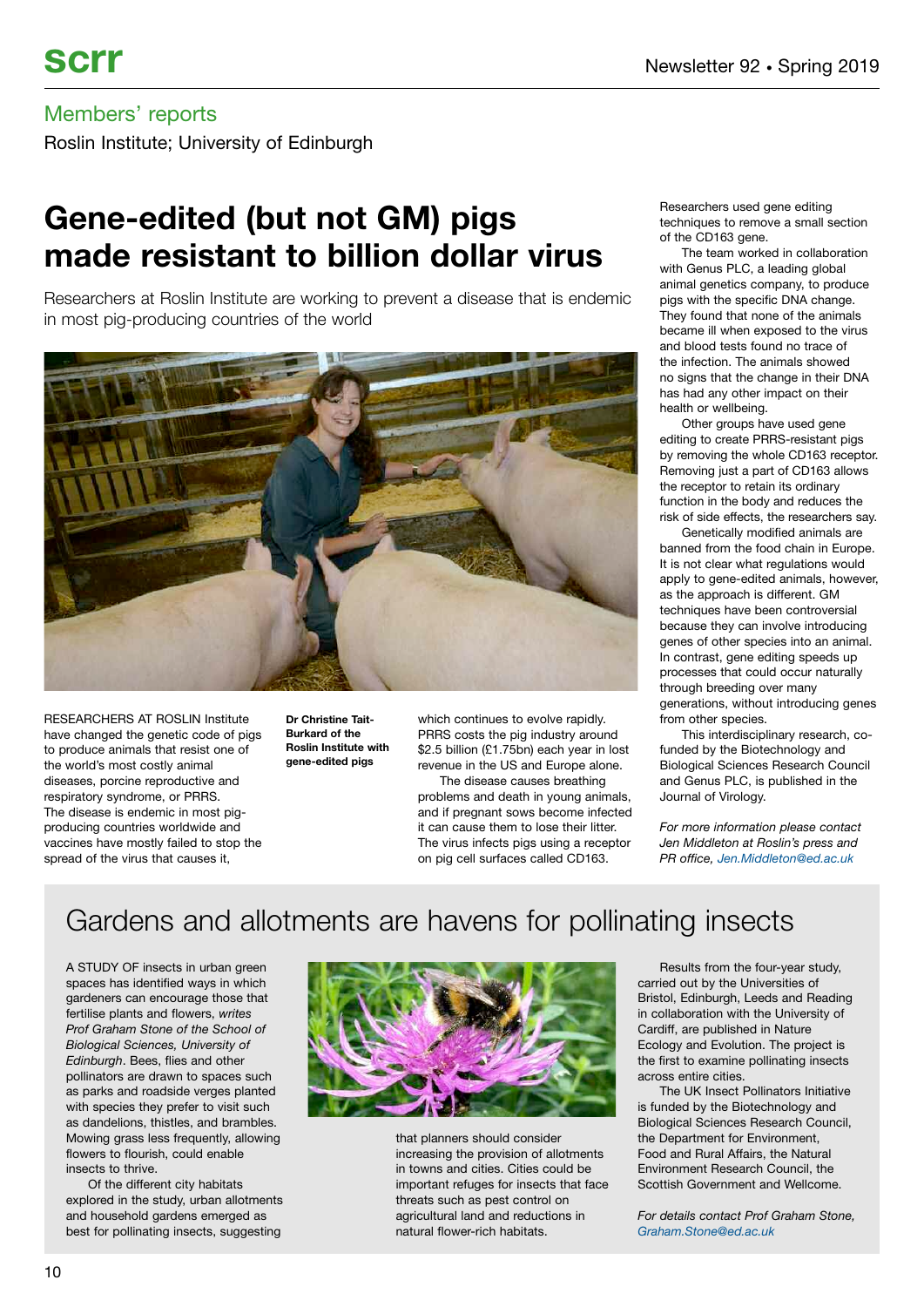University of Glasgow; Edinburgh Napier University and SCRR

# **Impact of the loss of darkness on wildlife**

A new project at the University of Glasgow will study effects in both urban and rural environments

HOW DOES THE increased light at night that occurs in urban areas throughout the world affect wildlife? A team of researchers at the University of Glasgow has been awarded a grant of more than £1m to study the impact of the loss of the night on animals.

The project, funded by the Natural Environment Research Council (NERC), totals £1.4m and has been awarded to Dr Davide Dominoni, together with Prof Pat Monaghan and Dr Simon Babayan from the University's Institute of Biodiversity, Animal Health and Comparative Medicine, as well as Prof Barbara Helm of the University of Groningen in the Netherlands.

The grant comes from a special fund to address pressing and important environmental challenges.

Animals, including ourselves, have evolved body rhythms that are synchronised to daily and seasonal cycles of light and dark. This natural pattern is increasingly compromised by the spread of night-time illumination that comes with progressive urbanisation. Across the globe, more than half of the human population now



**Great Britain and Europe at night, a NASA satellite image** lives in cities and darkness is being lost at ever-faster rates. In humans, negative effects of disrupted day-night rhythms, such as loss of sleep and compromised health, are causing concerns, but the potential consequences for wildlife are still largely unstudied.

The work will involve different wild bird species across gradients of light pollution from urban to rural environments. Dr Dominoni said: 'We are thrilled to receive this grant from NERC.

What we hope to achieve is a thorough understanding of the extent to which urban light pollution disrupts normal rhythms of behaviour and physiology in animals in urban environments, whether this disruption is associated with negative health consequences, and whether selected lighting strategies can mitigate adverse effects.

*For more information contact [ali.howard@glasgow.ac.uk](mailto:ali.howard@glasgow.ac.uk) or [elizabeth.mcmeekin@glasgow.ac.uk](mailto:elizabeth.mcmeekin@glasgow.ac.uk)*

# How 'Design Thinking' can help your research

AS RESEARCH SCIENTISTS, we are constantly looking for new procedures, processes and ways to solve problems, *writes Dr Kathy Velander of Edinburgh Napier University*. However, I for one must admit that I don't always look as widely as I should when thinking about new ways to develop solutions.

Enter - Design Thinking. Originated by David Kelly and Tim Brown of Stanford Business School, it is commonly used in design, architecture and business, but I have yet to see it widely used in science and technology. It has similarities to [Sandpit](https://epsrc.ukri.org/funding/applicationprocess/routes/network/ideas/whatisasandpit/) in that it identifies problems, but instead of the goal being a research project or funding application, it produces a method, a physical item or process that addresses the issue and provides a solution. Fundamental to the process is empathy with the end user or stakeholder to ensure the problem is clearly understood when defining the challenge. Solutions are explored

(Ideate) in the widest and sometimes whackiest extent with the outcomes being developed into prototypes. These are presented to the end user and revised based on their input resulting in a final product/experience/ method that is fit for purpose. But, how can it help science? I have used Design Thinking in teaching and have found it stretches the imagination and by using multi-disciplinary teams brings new ideas to the table. When these are presented to the stakeholder, even more ideas are sparked creating a solution that truly meets their needs.

#### *For more on Design Thinking, see [youtube.com/watch?v=a7sEoEvT8l8](https://www.youtube.com/watch?v=a7sEoEvT8l8)*

*Interested in learning more? SCRR will be offering a half-day workshop on Design Thinking in collaboration with Edinburgh Napier University in 2019, open to researchers at all levels. See our website for details.*



**Design Thinking group exercise, Lahemaa, Estonia, May 2017 as part of the EU project [Social Entrepreneurship for Local Change](https://localchangewiki.hfwu.de/index.php?title=Seminar_Social_Entrepreneurship_for_Local_Change_Spring_2018)**